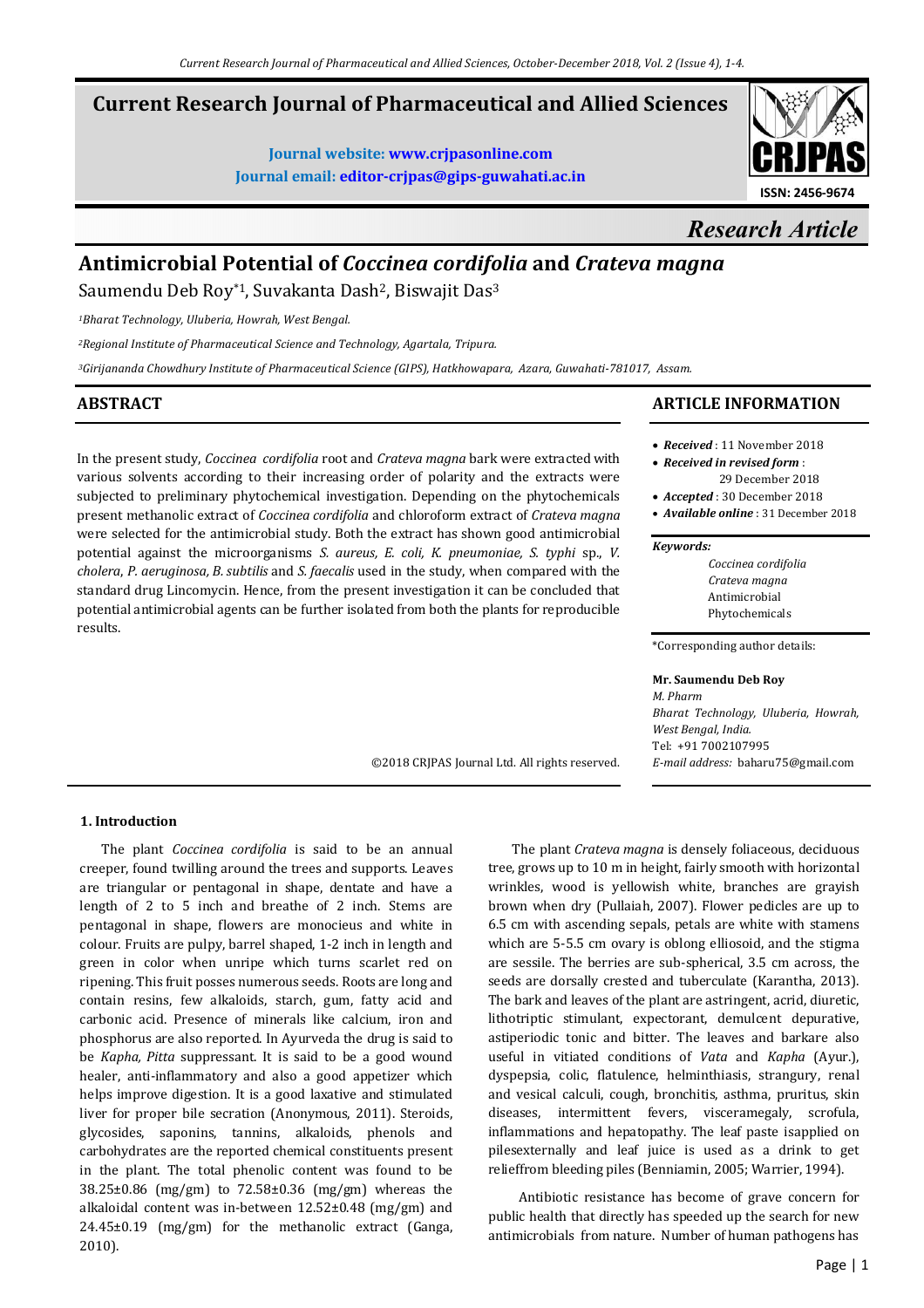evolved to become resistant to many of the currently available antibiotics, considerably increasing mortality and morbidity worldwide. Novel antibiotics are need of the hour to combat these life-threatening pathogens (Subramani, 2017; Kannan et al., 2017).

 The increasing cases of drug-resistant pathogens are drawing the attention of the pharmaceutical and scientific researchers towards the potential antimicrobial activity of plant-derived substances, which are used in traditional medicine in different countries. And they are trying to identify and isolate the lead compounds responsible for the activity. While considering that many of these compounds have been used for centuries, they are also considered as source of new drugs. We can expect that, in the coming years some different molecules from ingenious screening programs will be discovered and thus different plant oils and extracts will become useful therapeutic tools (Savoia, 2012).

 Of late, we have seen an increase in the number of studies to discover bioactive leads from plant origin to control antibiotic-resistant bacteria (Ruben, 2008). In this direction and based upon traditional claims we designed our study to evaluate the antimicrobial potential of extracts of bark of *Crateva magna* and root of *Coccinea cordifolia*.

# **2. Materials and Methods**

### **2.1. Plant materials**

*Crateva magna* bark was collected from Lakhimpur district of Assam near Assam-Arunachal Pradesh border of India. Whereas, *Coccinea cordifolia* roots and tubers were collected from Jalpaiguri District of West Bengal (India). Both the plant materials were washed and cleaned properly to remove adhered materials. Both the crude drugs were then sundried and powdered using mechanical grinder and were made to pass through sieve no. 10. The powdered materials were defatted using Petroleum ether followed by extraction with chloroform in a Soxhlet apparatus. Chloroform extract of *Crateva magna* bark and methanolic extract of *Coccinea cordifolia* root were used as test drug for the study.

# **2.2. Microorganisms**

 The microbial species were obtained from Microbiology Department of Jadavpur University, Kolkata (India). The collected species were *S. aureus, E.coli, K. pneumoniae, S. typhi* sp., *V. cholera, P. aeruginosa*, *B. subtilis* and *S. faecalis*. The cultures of bacteria were maintained on nutrient agar slants at 4°C and sub-cultures were transferred to nutrient broth, 24 hours before testing.

# **2.3. Preservation of bacterial strains**

 Strains of *S. aureus, E.coli, K. pneumoniae, S.typhi , V. cholera, P. aeruginosa, B. subtilis* and *S. faecalis* were preserved using slant cultures at 4°C temperature. The routine sub culture of Gram positive strains were done using nutrient agar media and for Gram negative strains bromothymol blue lactose agar media was used (Peryasamy, 2010).

# **2.4. Standard antibiotic**

 Lincomycin (Lyka Labs, India) was used as standard drug for the study. The pure sample of the drug was received as gift sample from M/S Lyka Labs, India.

# **2.5. Preparation of impregnated discs of extract and standard antibiotics**

 Discs with 7.25 mm diameter were prepared by punching of Whatman no.1 filter paper and all the discs were sterilized by dry heat at 160°C for an hour in batches in screw capped Bijou bottles. The Chloroform extract of *Crateva magna* bark and methanolic extract of *Coccinea cordifolia* root were weighed and dissolved in sterile distilled water to make the required solutions of concentration 128-2000 µg/mL. Similarly, the stock solution of the control antibiotic (lincomycin) within the range of 0-1000 µg/mL were prepared by dissolving the required amount of the drugs in sterile distilled water. All the prepared stock solutions were then kept at 4⁰C. Now, for preparing antibiotic impregnated discs, 1.0 mL of the stock solutions of the antibiotic was added separately to sterile Bijou bottles containing 100 discs each. The same procedure was followed for preparing impregnated discs of the plant extracts. The discs were used while wet and can be stored for further use at  $4^{\circ}$ C, as they can retain the moisture and potency for at least 3 months in the screw capped Bijou bottles (Jeya, 2012; Mahesh, 2008).

# **2.6. Antimicrobial assay of chloroform extract of** *Crateva magna* **bark and methanolic extracts of** *Coccinea cordifolia* **root**

 The antimicrobial assay was performed by disc diffusion method. Nutrient agar plates with inoculum size of 105-106 cfu/mL of the microorganisms were used. Previously prepared discs (Concentration 128-2000 µg/mL) and antibiotic and compound 1 (concentration  $0-1000 \text{ µg/mL}$ ) were placed aseptically on petridishes. All the petridishes were then incubated at 37°C±2°C for 18 hour. After 18 hours, the activity was recorded by measuring the zone of inhibition on the petridishes around the discs. The zone of inhibitions thus observed, were measured using a transparent ruler and recorded with reference to the zone of inhibition of the standard drug. Lincomycin was taken as standard drug for this study (Estari, 2013; Abdullah, 2011).

# **2.7. Minimum Inhibitory Concentration (MIC)**

 MICs were determined using standard agar dilution method (Tanti, 2010). The extracts were dissolved in 0.5 ml of dimethyl sulphoxide and then further diluted using sterilized distilled water. The drug solution thus prepared was then added to the molten nutrient agar in different tubes to give a concentration in the range of 0–128 µg/mL and then subsequently increasing it two folds up to 2000  $\mathbb{Z}g/mL$ . The pH of the tubes were adjusted to 7.2 to 7.4 and transferred to sterile petridishes. Bacterial cell suspensions (10 µL) were then inoculated on the petridishes using sterile bacterial planter. Number of cfu inoculated onto the petridishes was 105 for all the microbial strains. All the inoculated petridishes were then incubated for 18 hours at 37°C±2°C. The petridish with lowest concentration which did not show any visible growth of microorganism upon incubation was considered as MIC for that particular microbial strain. The petridishes containing sterile distilled water and Lincomycin solution, served as negative and positive control respectively.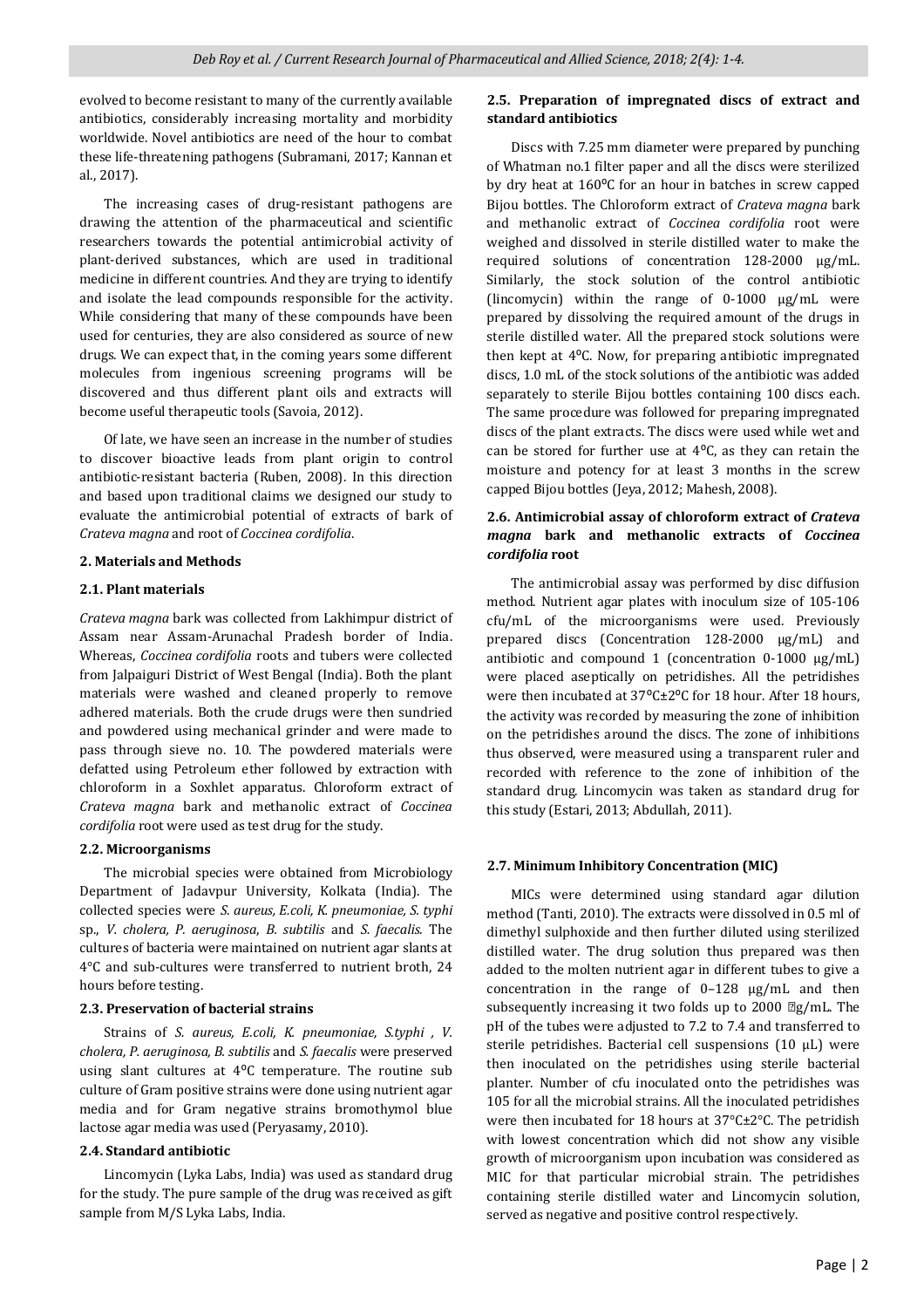#### **3. Results**

# **3.1. Antimicrobial assay and Minimum inhibitory concentration (MIC ± SD of three replicates) of methanolic extract of** *Coccinea cordifolia* **root.**

 The results of the antimicrobial assay for methanolic extract of *Coccinea cordifolia* root (Table 2) shows that, out of 54 bacterial strains, the growth of 34 strains were inhibited by the extract at concentrations within the range of 128 – 512 µg/mL, 12 strains were inhibited at a concentration of 1000 µg/mL, while the remaining 08 strains were inhibited at a concentration of >2000 µg/mL, which is the highest concentration for the methanolic extract. The MIC study shows that 10 out of 18 gram positive strains were sensitive between 128 and 256 µg/mL (Zone of inhibition 10-16 mm); whereas 14 out of 36 gram negative strains were sensitive at a concentration range between 128-256 µg/mL of the chloroform extract (Zone of inhibition 08-16 mm). So we can conclude that, the methanolic extract of *Coccinea cordifolia* root has shown antimicrobial activity against both gram positive and gram negative strains.

# **3.2. Antimicrobial assay and Minimum inhibitory concentration (MIC± SD of three replicates) of Chloroform extract of** *Crateva magna* **bark.**

 The results of the antimicrobial assay (Table 1) shows that out of 54 bacterial strains, the growth of 33 strains were inhibited by the extract at concentrations within the range of 128–512 µg/mL, 14 strains were inhibited at a concentration of 1000 µg/mL, while the remaining 07 strains were inhibited

at concentration >2000 µg/mL, which was the highest concentration for extract. The MIC study shows that 5 out of 18 gram positive strains were sensitive between 128 and 256 µg/mL (zone of inhibition 12-16 mm); whereas 15 out of 36 gram negative strains were sensitive at a concentration range between 128-256 µg/mL of the chloroform extract (Zone of inhibition 08-12 mm). So we can conclude that, the Chloroform extract of *Crateva magna* has shown antimicrobial activity against both gram positive and gram negative isolates.

# **4. Discussion**

 The results shows antimicrobial potential for both the methanolic extract of *Coccinea cordifolia* root and the isolated compound 2, when compared with the standard drug Lincomycin, which has shown inhibitory effect against 16 out of 18 strain of gram positive and 32 out of 36 of gram negative strains at concentration range between 0.25-256 µg/mL with zone of inhibition between 10-18mm.

Whereas the results for *Crateva magna* has shows good antimicrobial potential for both the chloroform extract of Crateva magna, when compared with the standard drug Lincomycin, which has also shown inhibitory effect against 16 out of 18 strain of gram positive and 29 out of 36 of gram negative strains at concentration range between 0.25-256 µg/mL with Zone of inhibition between 12-20mm.

#### **Conclusion**

 Hence, from the present investigation it can be concluded that potential antimicrobial agents can be further isolated from both the plants for reproducible results.

**Table 1:** *In vitro* **antimicrobial assay and Minimum inhibitory concentration (MIC± SD of three replicates) at 600nm OD of methanolic extract of** *Coccinea cordifolia* **root.**

| Pathogens      | <b>Number</b><br>of strain | MIC of leaf extracts $(\mu g/mL)$ |     |     |                          |                          | Zone of<br>inhibition<br>(mm) | MIC of Lincomycin $(\mu g/mL)$ |     |                          |                          |     |        |       |  |
|----------------|----------------------------|-----------------------------------|-----|-----|--------------------------|--------------------------|-------------------------------|--------------------------------|-----|--------------------------|--------------------------|-----|--------|-------|--|
|                |                            | 128                               | 256 | 512 | 1000                     | >2000                    |                               | 0.25                           | 0.5 | 8                        | 64                       | 128 | 256    | >1000 |  |
| S. aureus      | 07                         | 02                                | 03  | 01  | $\overline{\phantom{a}}$ | 01                       | $^{++}$                       | ۰                              | 03  | $\overline{\phantom{a}}$ | 01                       | 02  |        | 01    |  |
| K. pneumoniae  | 06                         | ٠                                 | 03  | 02  | 01                       | $\overline{\phantom{a}}$ | $^{+}$                        | 01                             | 02  | $\overline{\phantom{a}}$ | 01                       | 01  | 01     |       |  |
| E. coli        | 06                         | 01                                | ۰.  | 02  | 02                       | 01                       | $^{++}$                       | 01                             | ۰   | 02                       |                          | 01  | 01     | 01    |  |
| Salmonella. sp | 09                         |                                   | 02  | 02  | 03                       | 02                       | $^{++}$                       |                                | 01  | $\overline{\phantom{a}}$ | 01                       | 02  | 03     | 02    |  |
| V. cholerae    | 07                         | $_{01}$                           | 02  | 01  | 02                       | 01                       | $^{++}$                       | 01                             | 02  | ۰                        | 01                       | 03  | $\sim$ |       |  |
| B. subtilis    | 06                         | 02                                | ۰.  | 01  | 02                       | 01                       | $+$                           |                                | 01  | 01                       | $\overline{\phantom{a}}$ | 03  | 01     |       |  |
| S. faecalis    | 05                         | ۰                                 | 03  | 01  | $\overline{\phantom{a}}$ | 01                       | $^{++}$                       |                                | 02  | 01                       |                          | 01  |        | 01    |  |
| P. aeruginosa  | 08                         | 02                                | 01  | 02  | 02                       | 01                       | $^{++}$                       | 02                             | 01  |                          | 01                       | 02  | 01     | 01    |  |
| Total          | 54                         | 08                                | 14  | 12  | 12                       | 08                       |                               | 05                             | 12  | 04                       | 05                       | 15  | 07     | 06    |  |

Methanolic extract of *Coccinea cordifolia*; +: ≤ 10mm; ++: ≥12mm; the inoculum size used was 105cfu per spot for all the organisms except *S. aureus*, where the inoculum size per spot was 10<sup>6</sup>cfu. The result represents the mean value of triplicate tests.

**Table 1:** *In vitro* **antimicrobial assay and Minimum inhibitory concentration (MIC± SD of three replicates) at 600nm OD of chloroform extract of** *Crateva magna* **bark.**

| Pathogens          | <b>Number</b><br>of strain |     |     |     | MIC of Chloroform extracts $(\mu g/ml)$ |                          | Zone of<br>inhibition<br>(mm) | MIC of Lincomycin $(\mu g/mL)$ |     |                |                          |     |                |       |
|--------------------|----------------------------|-----|-----|-----|-----------------------------------------|--------------------------|-------------------------------|--------------------------------|-----|----------------|--------------------------|-----|----------------|-------|
|                    |                            | 128 | 256 | 512 | 1000                                    | >2000                    |                               | 0.25                           | 0.5 | ឧ              | 64                       | 128 | 256            | >1000 |
| S. aureus          | 07                         | 01  | 01  | 02  | 03                                      | ۰                        | $^{++}$                       | 02                             | ۰   | 01             | 02                       |     | 02             |       |
| K. pneumoniae      | 06                         | 03  | 01  | 01  | ۰                                       | 01                       | $\ddot{}$                     |                                | 01  |                | $_{01}$                  | 01  | 01             | 02    |
| E. coli            | 06                         | 01  | 02  | 01  | 02                                      |                          | $^{++}$                       |                                | 01  | 01             | 0 <sub>1</sub>           |     | 01             | 02    |
| Salmonella. sp     | 09                         |     | 03  | 02  | 02                                      | 02                       | $^{++}$                       | $-01$                          | 01  | 01             | 02                       | 01  | 02             | 01    |
| V. cholerae        | 07                         | 02  |     | 02  | 03                                      | $\overline{\phantom{a}}$ | $+$                           |                                | 01  | 0 <sub>1</sub> | 02                       | 02  |                | 01    |
| <b>B.</b> subtilis | 06                         |     | 01  | 02  | 02                                      | 01                       | $^{++}$                       | 01                             | 01  | 01             | ۰.                       | 02  |                | 01    |
| S. faecalis        | 05                         |     | 02  | 01  | 01                                      | 01                       | $^{++}$                       |                                | 01  | 01             | $\overline{\phantom{a}}$ | 01  | 0 <sub>1</sub> | 01    |
| P. aeruginosa      | 08                         |     | 03  | 02  | 01                                      | 02                       | $+$                           | 01                             | 01  | 01             | 02                       |     | 02             | 01    |
| Total              | 54                         | 07  | 13  | 13  | 14                                      | 07                       |                               | 05                             | 07  | 07             | 10                       | 07  | 09             | 09    |

Chloroform extract of *Crateva magna*; +: ≤ 10mm; ++: ≥12mm; the inoculum size used was 105cfu per spot for all the organisms except *S. aureus*,

where the inoculum size per spot was 10<sup>6</sup>cfu. The result represents the mean value of triplicate tests.